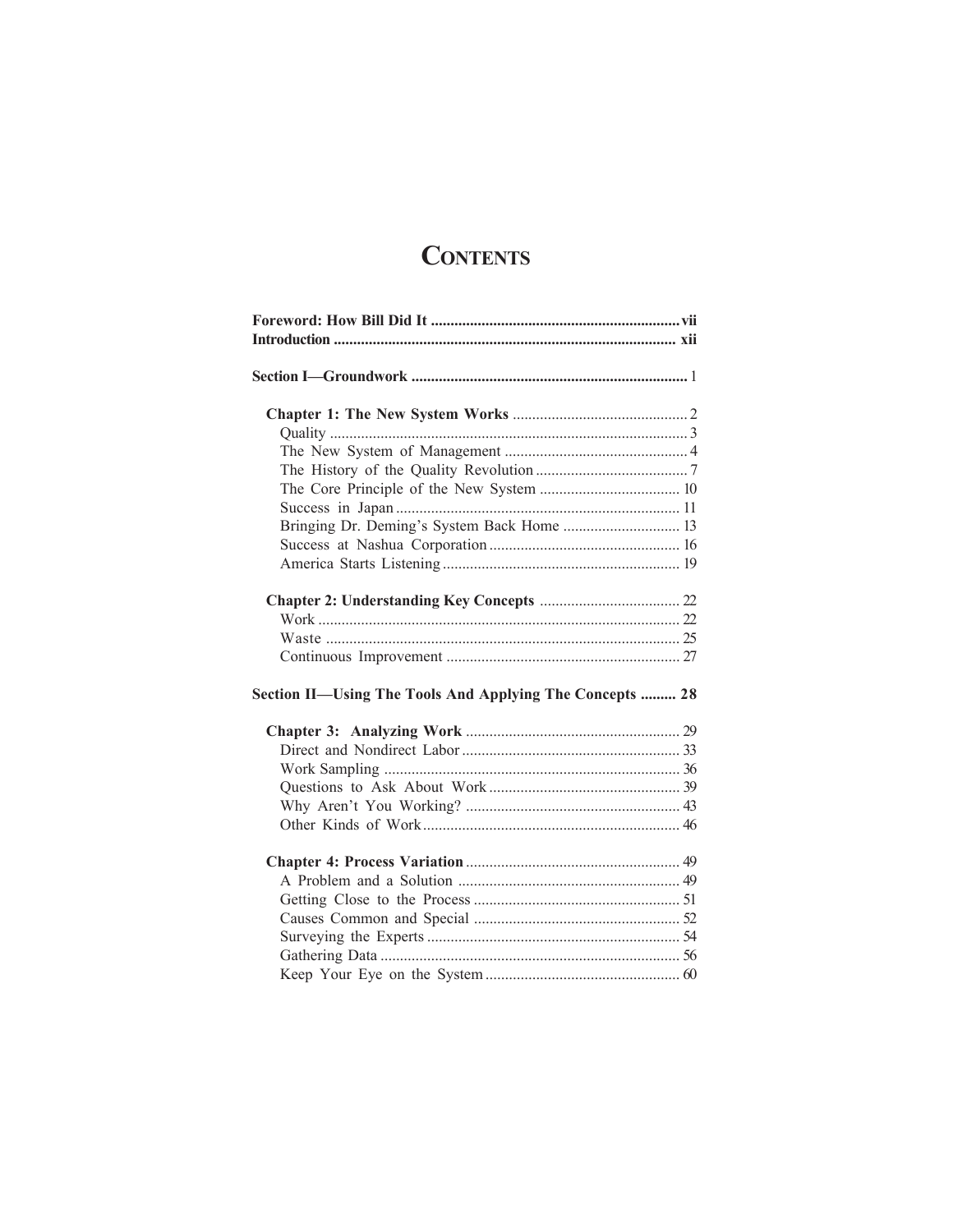| Using control charts in a stable process  80                     |  |
|------------------------------------------------------------------|--|
|                                                                  |  |
|                                                                  |  |
|                                                                  |  |
|                                                                  |  |
|                                                                  |  |
|                                                                  |  |
|                                                                  |  |
|                                                                  |  |
|                                                                  |  |
|                                                                  |  |
|                                                                  |  |
|                                                                  |  |
|                                                                  |  |
|                                                                  |  |
|                                                                  |  |
|                                                                  |  |
|                                                                  |  |
|                                                                  |  |
|                                                                  |  |
|                                                                  |  |
|                                                                  |  |
| Chapter 8: Identifying, Quantifying, and Eliminating Waste . 115 |  |
| Look for Waste at the Interfaces and Interstices  117            |  |
|                                                                  |  |
|                                                                  |  |
|                                                                  |  |
|                                                                  |  |
| Waste from Lost Sales or Opportunities 128                       |  |
|                                                                  |  |
| - Analyze the variation in sales patterns  129                   |  |
| - Analyze the work done by sales and marketing people  129       |  |
|                                                                  |  |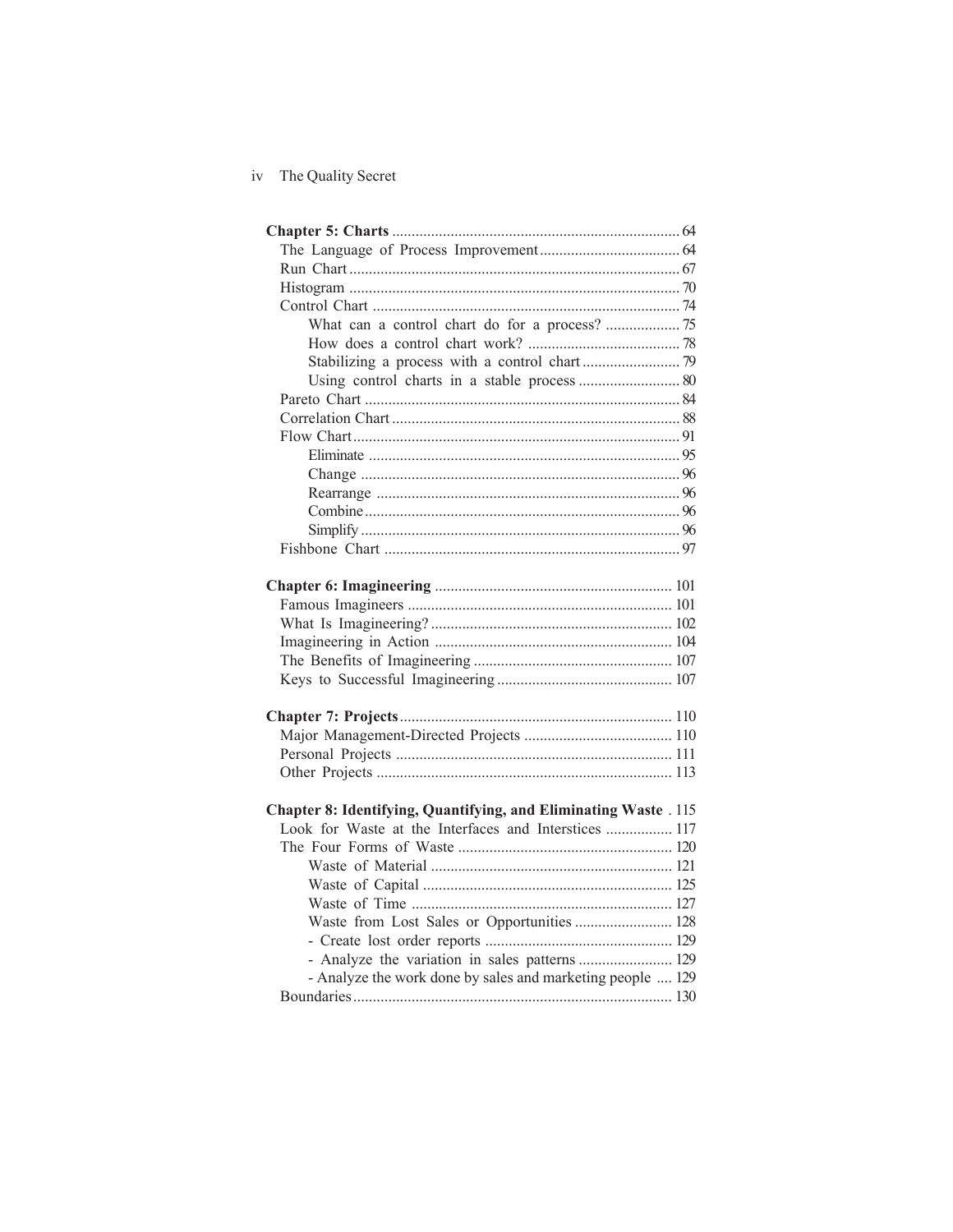| Chapter 9: Process Improvement Methodology  136        |  |
|--------------------------------------------------------|--|
|                                                        |  |
| Section III-Human Relations In The New System  142     |  |
|                                                        |  |
|                                                        |  |
|                                                        |  |
|                                                        |  |
|                                                        |  |
|                                                        |  |
|                                                        |  |
|                                                        |  |
|                                                        |  |
|                                                        |  |
|                                                        |  |
|                                                        |  |
|                                                        |  |
|                                                        |  |
| <b>Chapter 12: Organizational Aspects of the Human</b> |  |
|                                                        |  |
|                                                        |  |
|                                                        |  |
|                                                        |  |
|                                                        |  |
|                                                        |  |
|                                                        |  |
|                                                        |  |
| Chapter 13: Customer/Supplier Relationships  170       |  |
| Communicating with Customers and Suppliers 171         |  |
|                                                        |  |
|                                                        |  |
|                                                        |  |
|                                                        |  |
|                                                        |  |
|                                                        |  |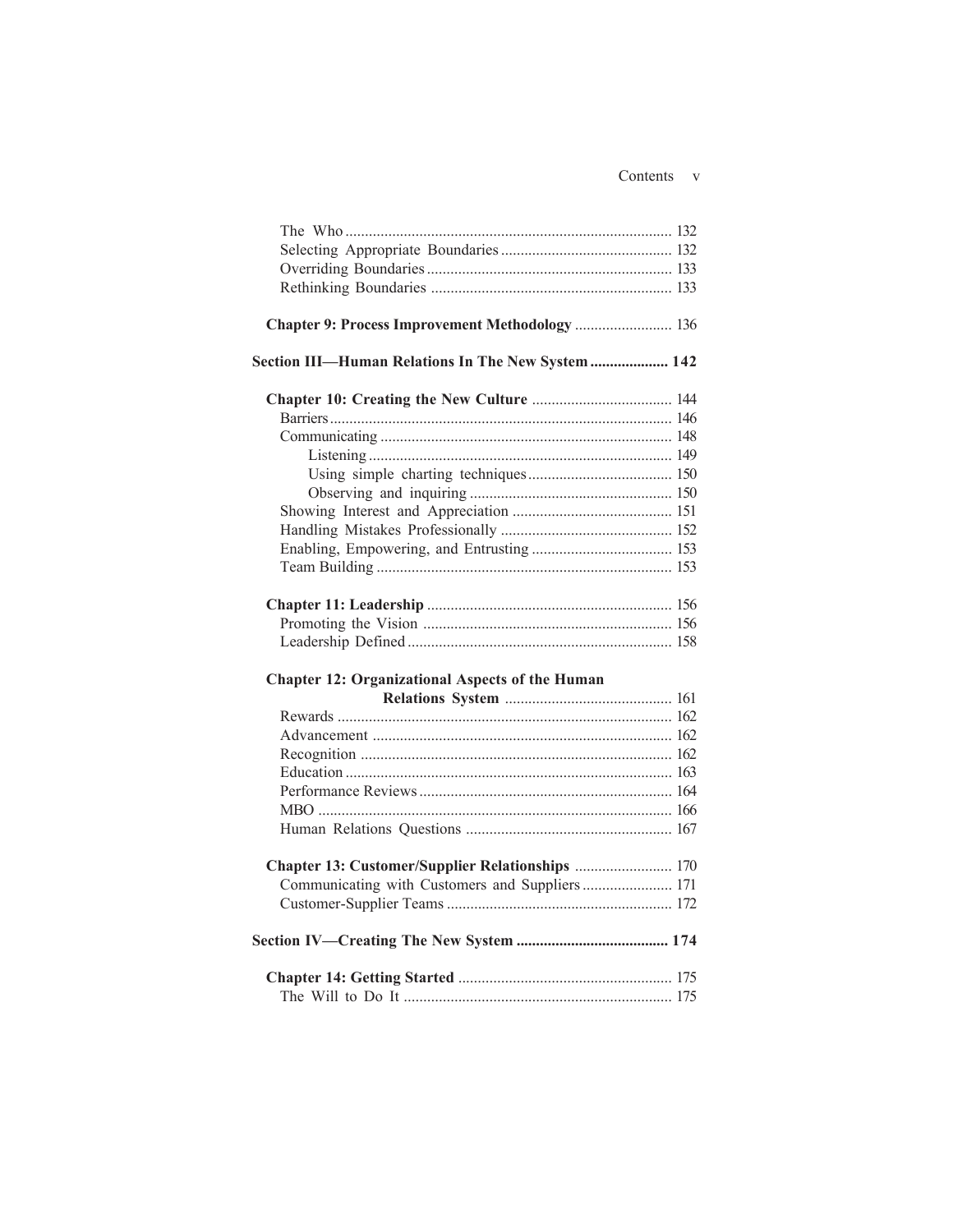| Long Range-Build and Accomplish the Plan 188                    |  |
|-----------------------------------------------------------------|--|
| Build and Accomplish the Plan-Defining                          |  |
|                                                                 |  |
| Long Range-Development and Communication of the                 |  |
|                                                                 |  |
|                                                                 |  |
|                                                                 |  |
| <b>Chapter 16: Questions That Spur Process Improvement  198</b> |  |
|                                                                 |  |
|                                                                 |  |
|                                                                 |  |
|                                                                 |  |
|                                                                 |  |
|                                                                 |  |
|                                                                 |  |
|                                                                 |  |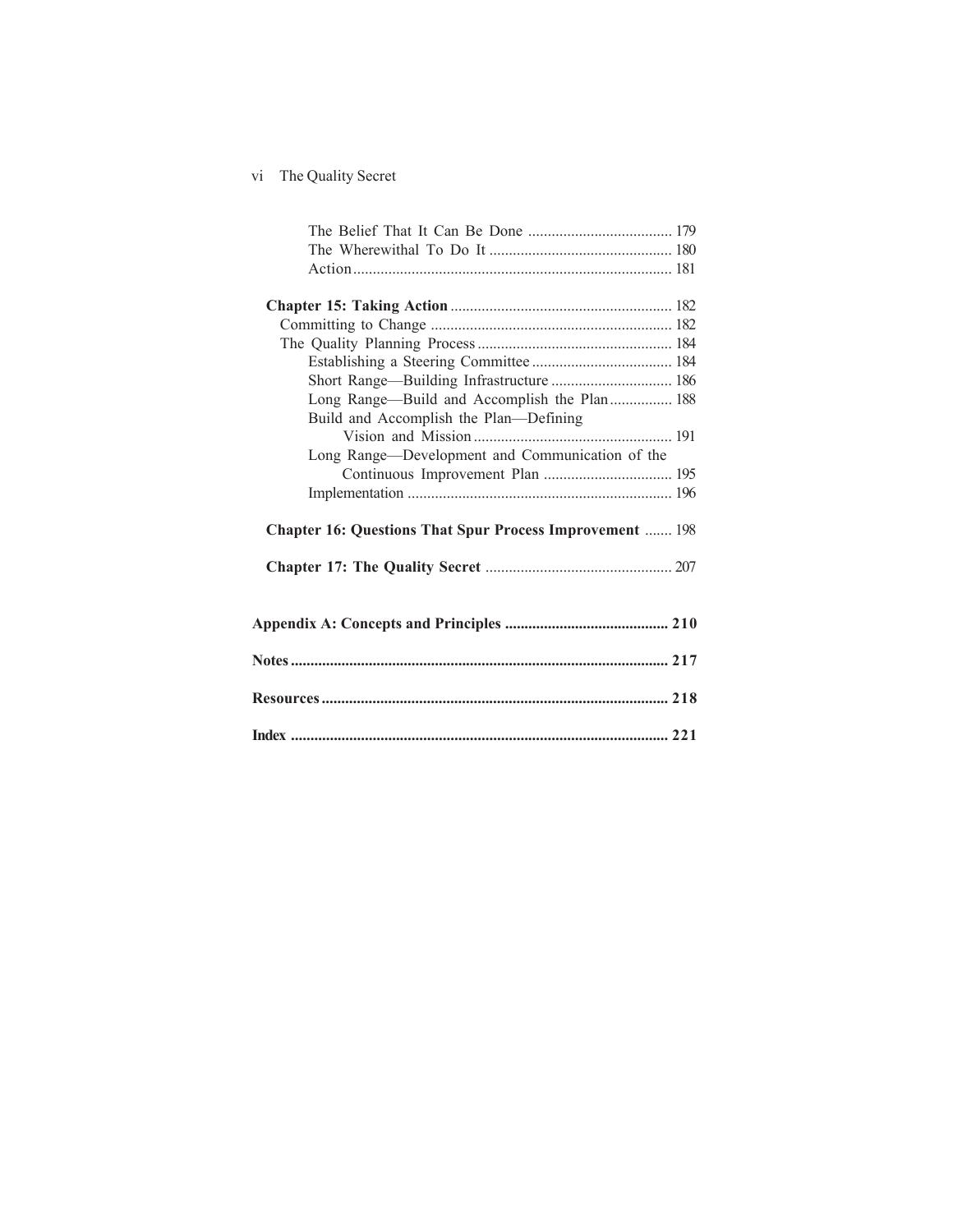### CHAPTER 1 **THE NEW SYSTEM WORKS**

Does your organization judge its product or service quality by the day's rejection rates? Does it foster competition between its groups and individuals? Does it choose the supplier that makes the lowest bid? Does it mainly focus on the quality of its products? Is it confident that its waste amounts to no more than 5 to 10 percent of sales? Although these practices and attitudes have long been accepted in 20th-century Western corporations, they will not be part of most corporations in the 21st century.

Only high-quality organizations doing high-quality work can inevitably survive global competition, but Western management is just beginning to realize that the science of eliminating waste is linked to the creation of consistent quality at low cost. People tend to attack waste haphazardly, when they trip over it. And because they trip over relatively little waste, they imagine that there is very little in their organizations. But we have found that 30 to 40 percent of the work in most organizations is wasted. Most of the waste is hidden in work processes where it is difficult to find unless the organization methodically searches for it, using the kinds of methods that this book discusses. In particular, it is often in the work processes of the Senior Management Team.

This book is different from many others about quality because our obsession with eliminating waste leads us to focus not on quality products--which any company can make if it is willing to discard or rework a lot of inferior products--but on quality processes. We will show you how to find the waste in your organization, determine which processes need the most immediate attention, and improve those processes to eliminate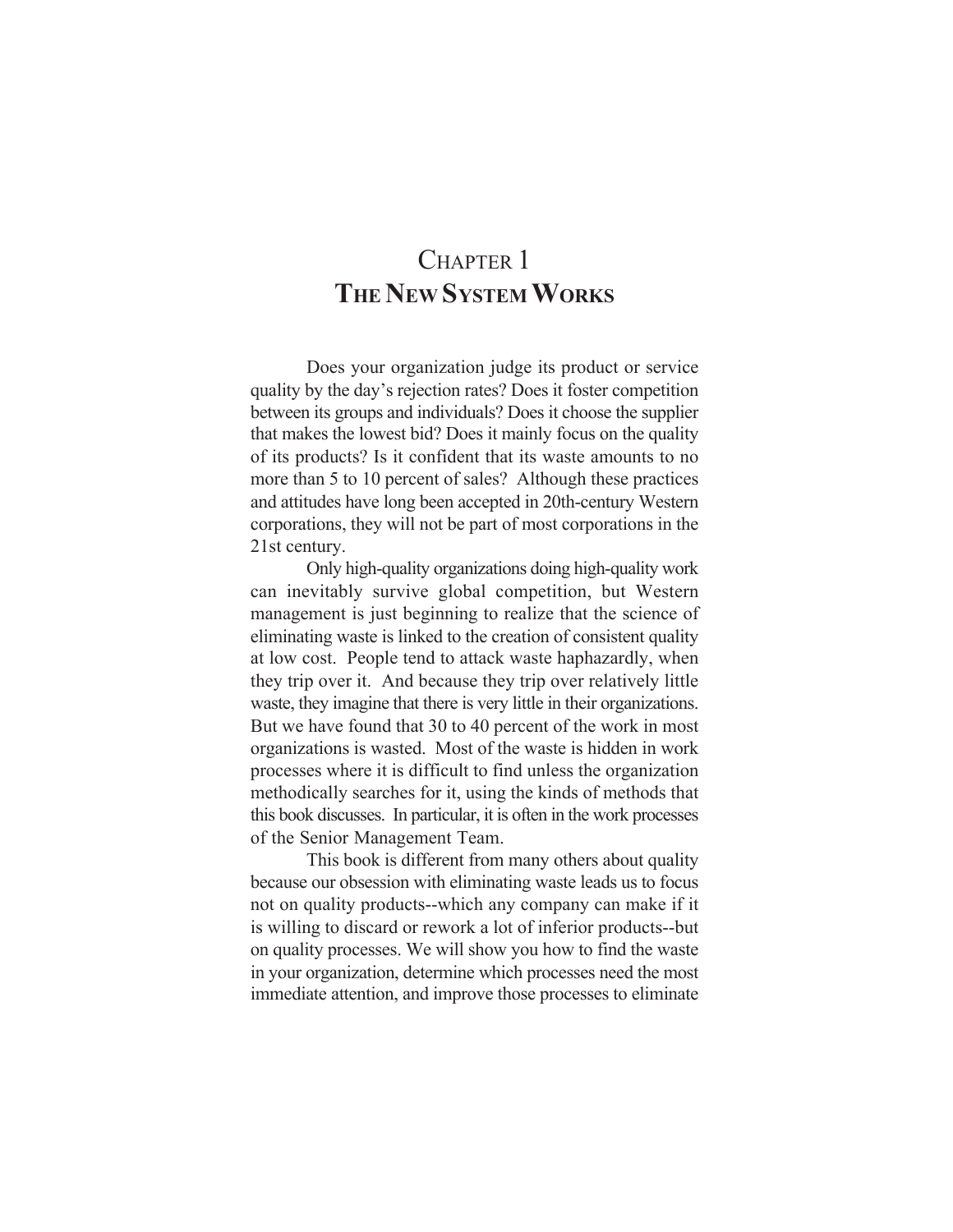waste, lower costs, AND deliver high consistent quality products and services that please customers. Rather than prescribe a method for infusing quality into one particular area of business, this book offers an entire system--connecting external and internal customers and suppliers, the boardroom, the office, the research and development lab, and the factory--as well as the tools to analyze and improve that system.

### *QUALITY*

The two halves of this book's title—*The Quality Secret and The Right Way To Manage*—summarize both our goal and our method for reaching that goal. The purpose of the system of management we advocate is to satisfy and please customers by creating low cost goods and services of consistent high quality. And the secret to producing high quality products and services is a management approach that emphasizes the continuous improvement of work processes through the elimination of waste.

Quality is no longer just an overused marketing buzzword or a goal to mention once a year at board meetings. Quality is SURVIVAL. Your organization will not last long if it does not use high quality processes to produce high quality products and services. A growing number of organizations around the world--your competitors--have already joined the quality revolution. But many organizations have been slow to see the light. The next ten to twenty years will reveal whether their delay will prove damaging or even fatal.

The popular press has been swamped with buzzwords about quality: quality assurance, quality control, quality management, quality function deployment. This profusion indicates a lot of confusion as to just what QUALITY means. Most of us instinctively recognize a high quality product or service. It meets our functional and aesthetic needs in a superior manner. But we have more difficulty trying to apply the word to an organization. How does an organization produce high quality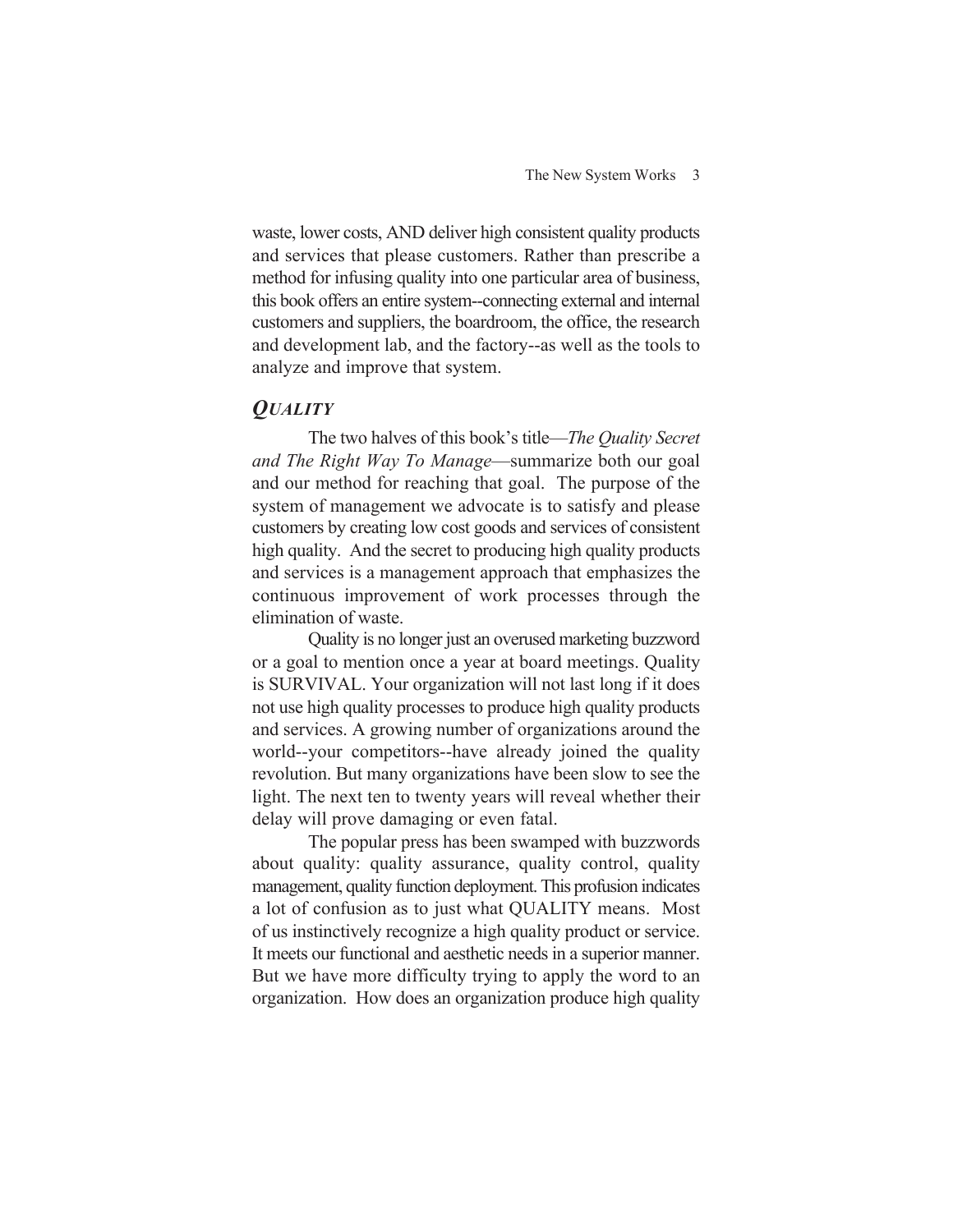# **SECTION II USING THE TOOLS AND APPLYING THE CONCEPTS**

Organizations get rid of the waste in their work processes by applying the concepts introduced in the last section and using the tools of The Right Way To Manage, including work analysis, variation, charting, and imagineering. Imagineering comes last in the sequence, even though it is the most important tool, because work analysis and charting provide the facts upon which to base imagineering.

This section explains how to apply the concepts discussed in Chapter 2, introduces the tools, and then puts the tools to work in the war against waste. Chapter 9, the last in this section, presents a process improvement methodology, an approach that draws upon everything else in the section.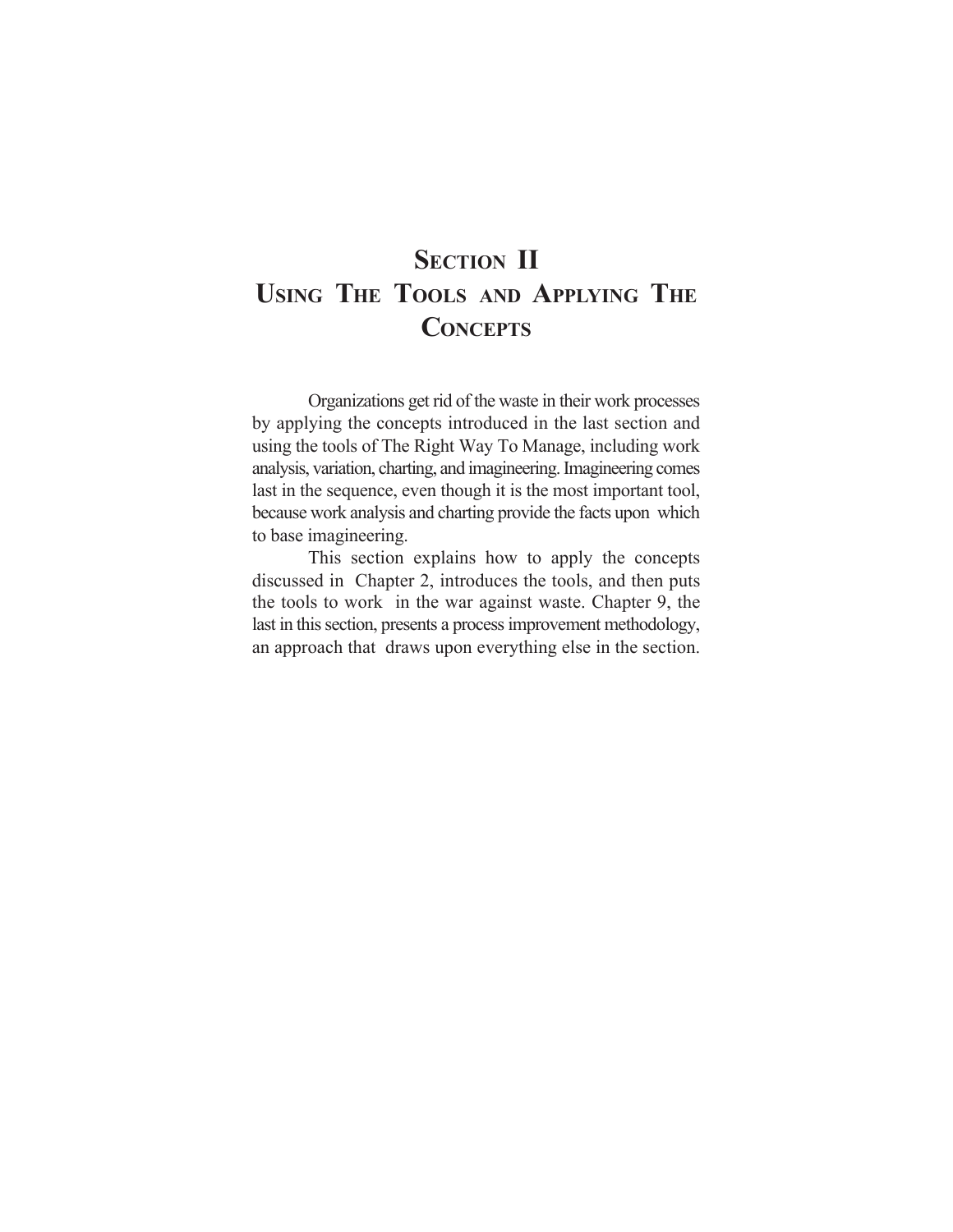and it is measured in terms of the time it takes, what it costs, and the quality of the work product. To measure the time taken, the organization breaks down the work into tasks and sub-tasks. To measure quality, the organization picks a method appropriate for the task being measured. Calculating percentage of errors is a good method for many clerical operations. It takes ingenuity to find the best quality measure for types of work that do not have error rates, rejection rates, or the like.

To analyze work, divide it into the six categories shown in the pie chart. Obviously, the objective is to eliminate the unnecessary work and unauthorized non-working time, minimize the time spent on purely necessary work, and improve the quality of value added work by reducing waste during the time spent on it. Since much "necessary" work that does not add value gets performed for internal customers—people or groups within the same organization—analyze closely whether the internal customer really needs something from the point of view of the whole company and the external customer. Consider what things the company really pays employees to do.

Figure 3-1 lists examples of the six categories of work:

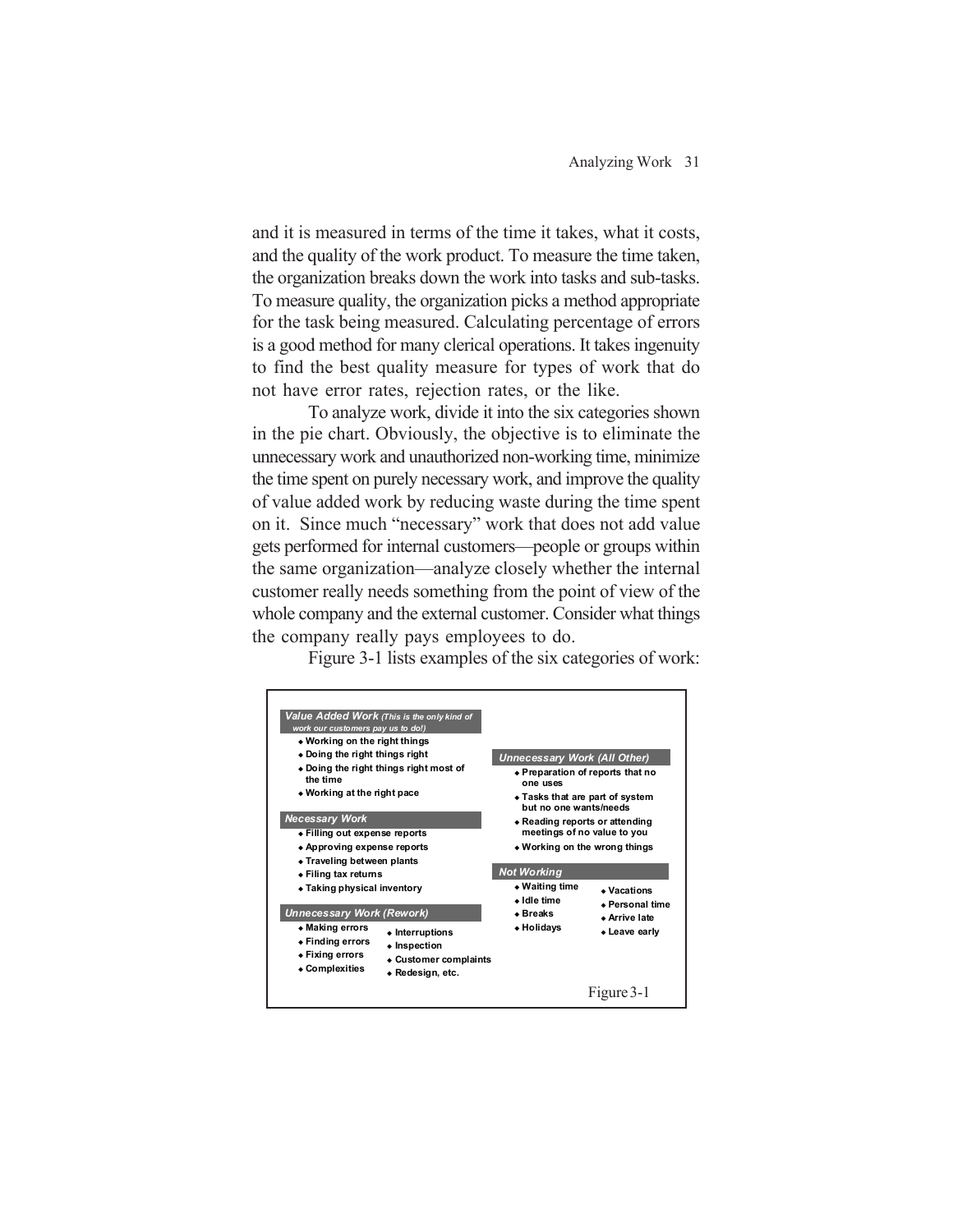#### *SURVEYING THE EXPERTS*

To find out what the experts know about the problems, survey them. Sit down with each one and talk. You can find out a great deal about problems in a process without getting into a gripe session. Have certain questions prepared but also encourage a general discussion. Or use a written survey.

Besides designing the survey to find out what you want, you need to

- 1. Explain the purpose of the survey,
- 2. Tell what you plan to do as the result of the survey,
- 3. Give the results to the people surveyed,
- 4. Do what you said you were going to do in Item 2.

Sticking with those four elements may make the survey difficult to design, but if you ignore them, your survey may be inaccurate and may damage your relationship with the people.

If you are not prepared to do something with the results of a survey, it is obviously a waste of time. And if you want people's thoughtful cooperation, they must know what you are trying to do, and that you plan to take action based on the results. That doesn't mean you have to take every suggestion, but you should be prepared to explain to people what you can and cannot do, when, and why. If nothing comes out of a survey, not even any communication, you will have lost people's cooperation. Therefore, limit your initial objectives. People will understand that you can't work on everything at once. In surveying the experts, your main goal is to find problems, complexities, errors, and unexploited opportunities.

A survey with limited objectives helped determine the cause of erratic swings in yield in a "clean room" coating process for computer memory discs. People suspected dirt or contamination but couldn't find the source. A survey of all people working in the area resulted in many suggestions but little progress. But people kept working together, and finally a janitor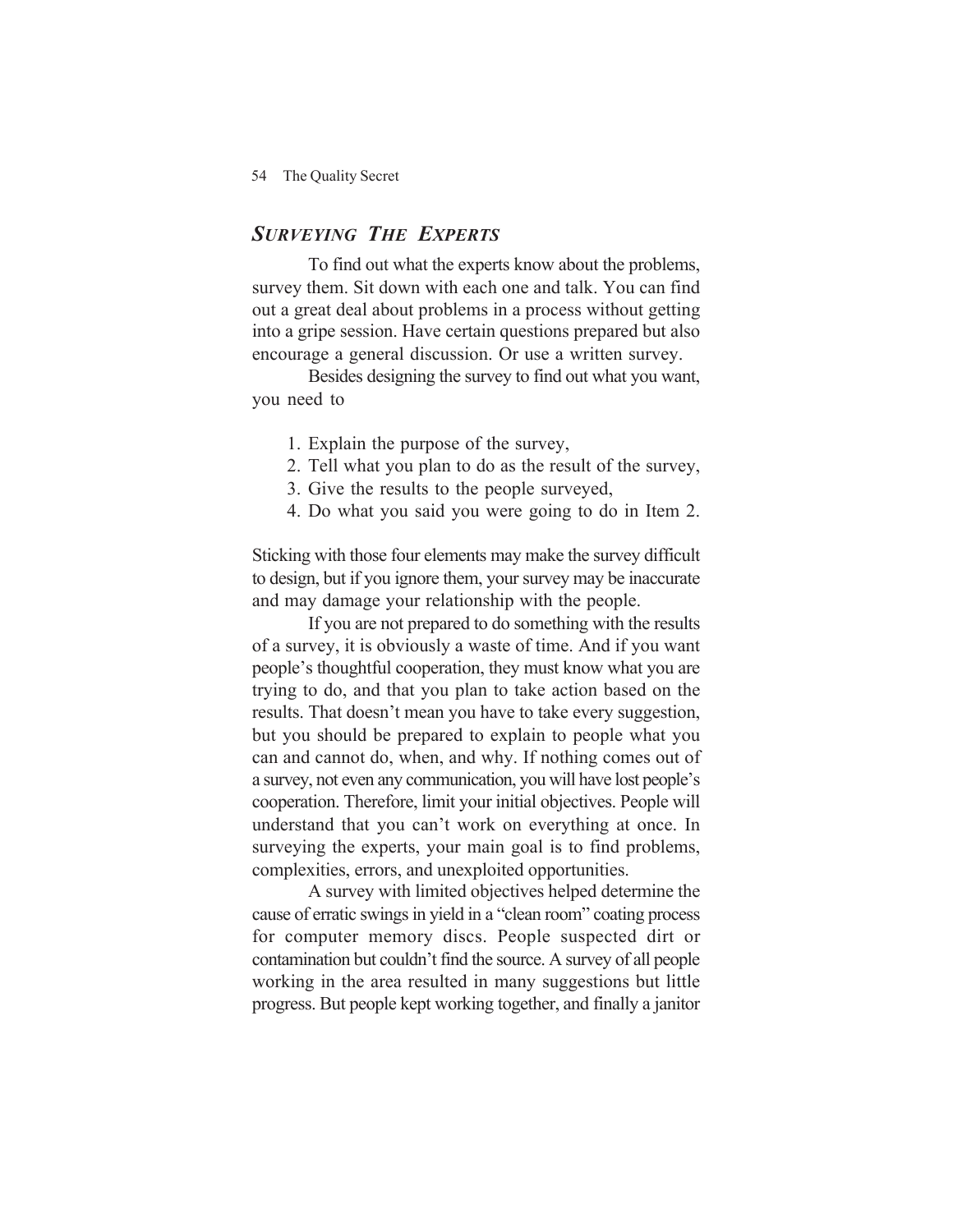

### *1. SEARCH FOR OPPORTUNITIES; DECIDE WHAT TO WORK ON.*

The objectives of this step are to identify the waste; identify the problem. Gather information in the ways discussed in Chapters 3, 4, 5, and 8: 1) collect data, 2) survey customers, suppliers, and the people doing the work, and 3) study the work and the work processes. Use Pareto thinking to decide what to work on and clearly define the problem. The more specific you can be, the better.

### *2. CLEARLY DEFINE THE PROJECT; SELECT THE IMPROVEMENT TEAM*

The objectives of Step 2 are to clearly communicate the problem, objective, scope and constraints of the project; identify key performance measures; and select appropriate team members and help them get started. Assign the waste/ opportunity a monetary value, even if it is only an estimate, to help set priorities and to measure progress. Remember,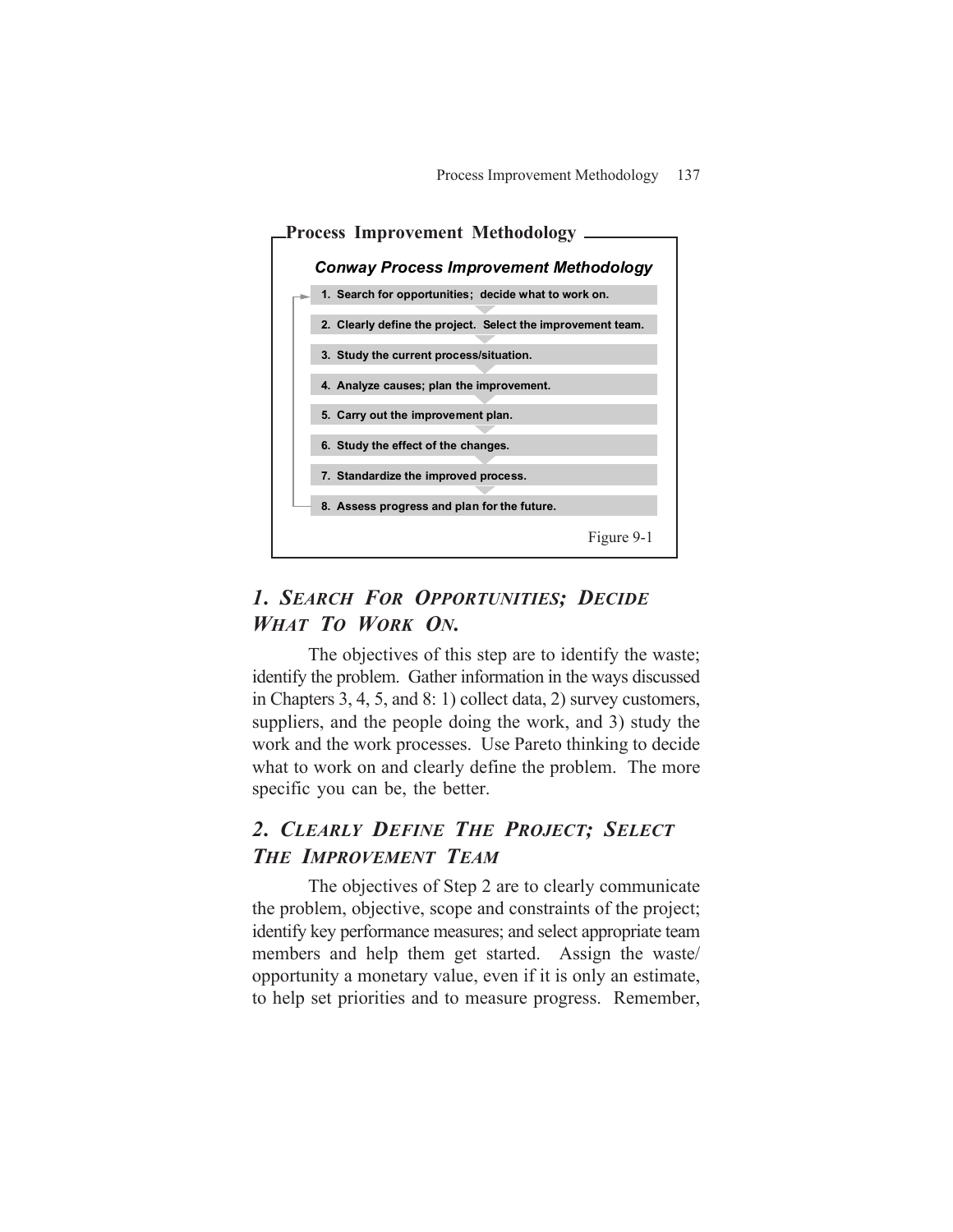waste includes wasted opportunities.

Identifying the key performance measures is critical and sometime difficult, although it can be simple for straightforward operations. For preparation of invoices, for instance, the number of invoices prepared per hour and the number of errors per hundred invoices are obvious measures of performance. Less obvious factors may affect the process in more complex operations. For example, the ambient temperature and humidity may have a profound effect on some manufacturing processes. But you won't know for sure until you perform some experiments. Try to isolate the key factors that correlate with process performance. If you are specific in Step 2, you will have an easier time establishing what to measure. Check with appropriate customers of the process—"do we have the right problem/ measure?"

These factors need to be measurable, preferably on a real-time basis, so that corrective action can be taken immediately if one of the factors goes out of control. Devising how to measure the critical factors may require some ingenuity. For example, invoice errors may not become known until much later, if at all, unless you can devise some type of checking mechanism. You also may need to break a performance factor down into sub-factors. Invoice errors may need to be classified as pricing errors, data entry errors, and product identification errors, since they may have different causes.

Performance factors are commonly measured in time, money, quality, volume and per cent. Identifying these factors is worth a lot of effort, because when you are measuring the right things you are more than halfway toward finding the causes of the waste.

#### *3. STUDY THE CURRENT PROCESS/SITUATION*

The objectives of this step are to: find our what the process looks like now - the steps and the level of performance. Imagineer the level of performance/the amount of variation if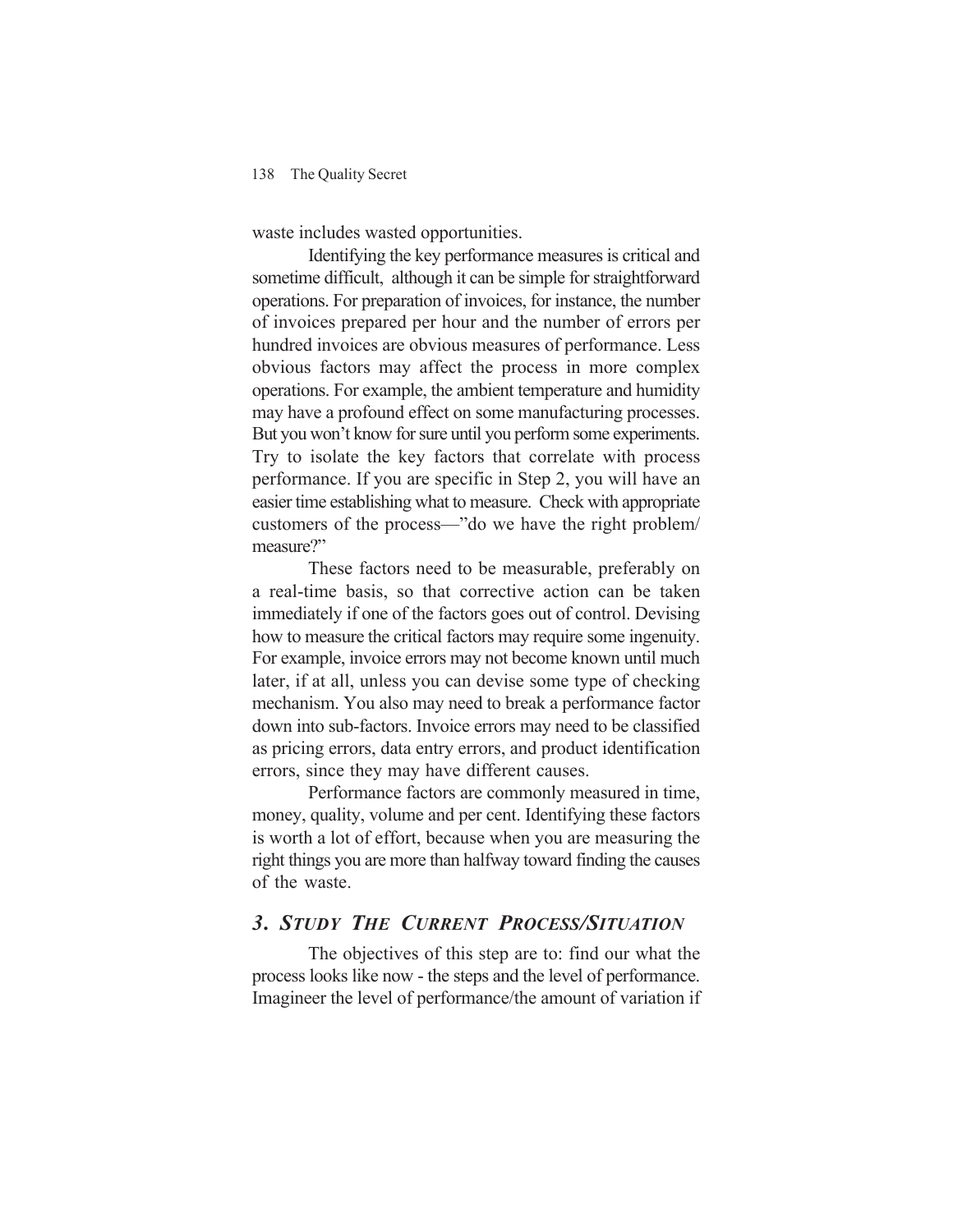the team and what is good for the enterprise. At the end of this chapter are five questions against which people should regularly test all personal and organizational behavior.

#### *REWARDS*

Both monetary and non-monetary rewards retain their importance in the new system. Monetary rewards include pay, bonuses, stock gifts, and merit raises. Non-monetary rewards include special prizes, dinners, plaques, tickets to events, and all the other ways organizations can show their appreciation for an individual or a team without fattening anyone's wallet. The effectiveness of the traditional human relations tools, including non-monetary rewards, should not be underestimated.

#### *ADVANCEMENT*

People learn what the organization wants by observing the behavior of people who get promoted. Therefore, managers who are serious about working in the new way promote people who have joined the team in the battle against waste, and managers who are most committed to continuous improvement climb the management ladder most quickly. If people see that striving for continuous improvement is a major criterion for advancement, they will quickly realize that it is in their self-interest to work in the new way. And if people understand that teamwork is expected as part of their job performance, they will more readily share credit for accomplishments.

#### *RECOGNITION*

People want their effort and contribution recognized, and that desire is a powerful motivator. Non-monetary recognition can be just as important as monetary recognition, and it more directly supports teamwork. Too often, management recognizes accomplishments with money when what people crave is a word of praise.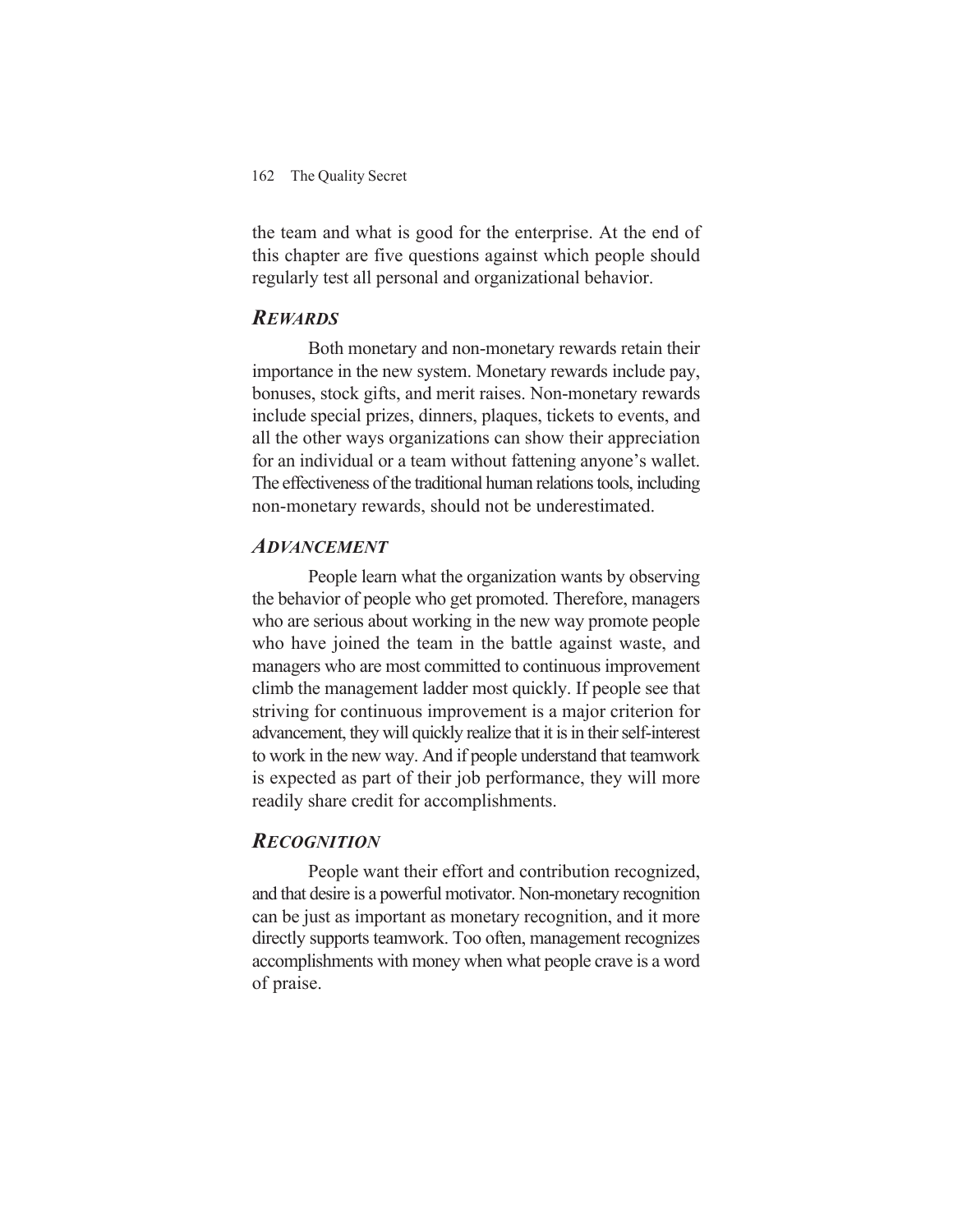### CHAPTER 15 **TAKING ACTION**

The process of creating the system is different for each organization, depending especially on the organization's size and existing culture. A very large organization needs to plan how to choose pilot divisions or locations and how to phase in the process throughout all areas. Centralized, authoritarian organizations need to plan changes in their culture and strive in both words and deeds to convince people that the organization now wants their input and will listen.

This chapter discusses our Quality Planning Process that can be successfully modified to fit any organization that has leaders who have, or can develop, a strong commitment to make the necessary changes. A schematic of this system is shown in Figure 15-1.

#### *COMMITTING TO CHANGE*

For the process even to begin, a leader or leaders in the organization need a strong desire to change the status quo and the energy to influence others and commit resources to the effort. In order to take action, they must have the will, belief, and wherewithal described in the previous chapter. Eventually a critical mass of leaders in the organization must embrace this desire to change, believing that a shift to the new way of management is possible, practical, and capable of working apparent miracles. Otherwise the will to carry it off will not be strong enough. This belief most often comes from education and obtaining results by doing it, and perhaps a leap of faith based on seeing what other organizations have accomplished.

At some point, the leaders should make a commitment to start the shift to the new way. This commitment is not casual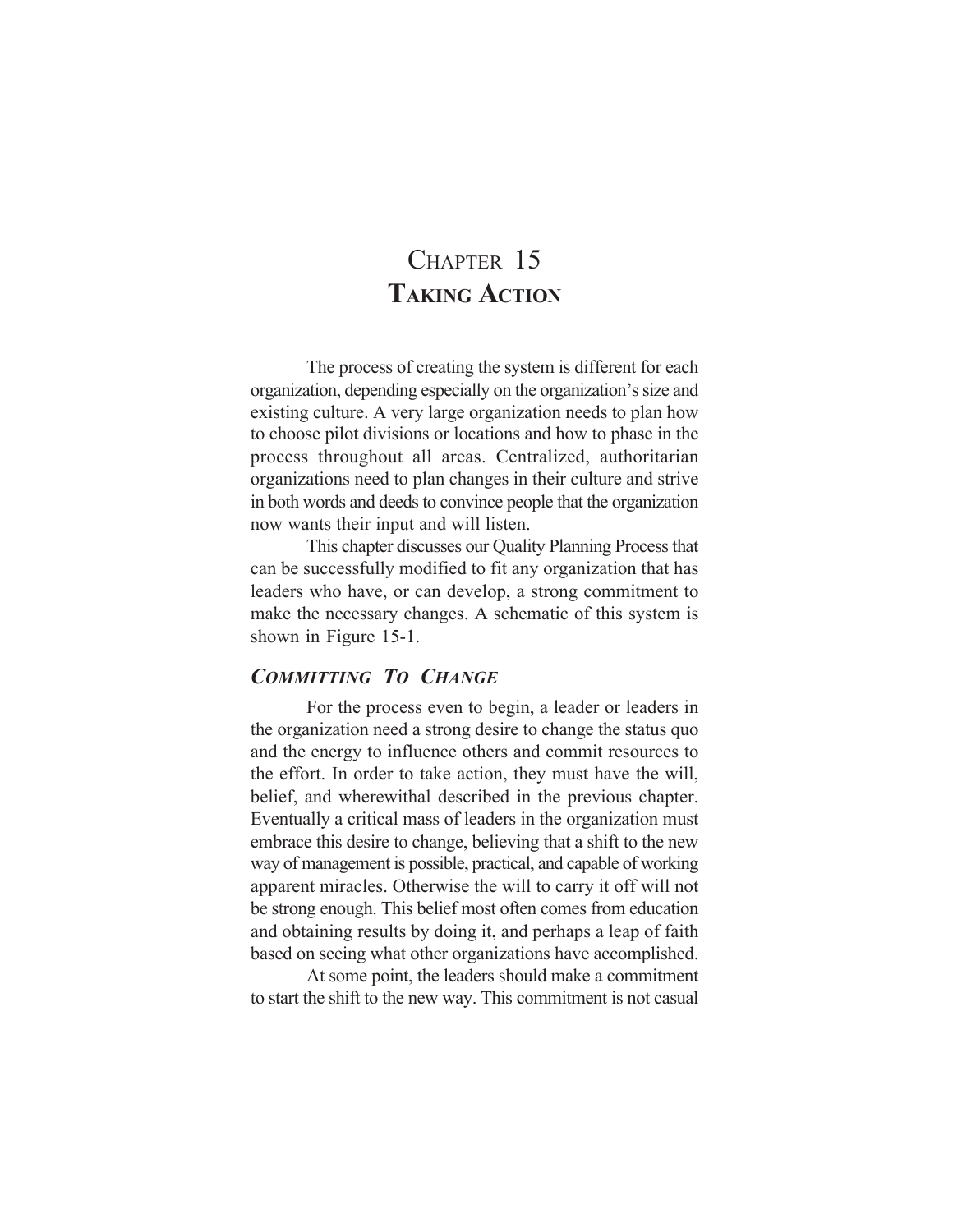

or easy. Nor can it be half-hearted. This process requires major changes and a major commitment. Sometimes in the past, a leader in an organization has started this process with the idea, "We can give it a small trial and see if anything comes of it." This approach is generally doomed to failure. Only a serious commitment will generate the momentum to overcome the barriers and resistance to change generated by such a management transformation.

Other leaders may be unwilling to make a commitment because of the risk of failure. Such fears can be self-fulfilling; failure is most likely to result from top management's lack of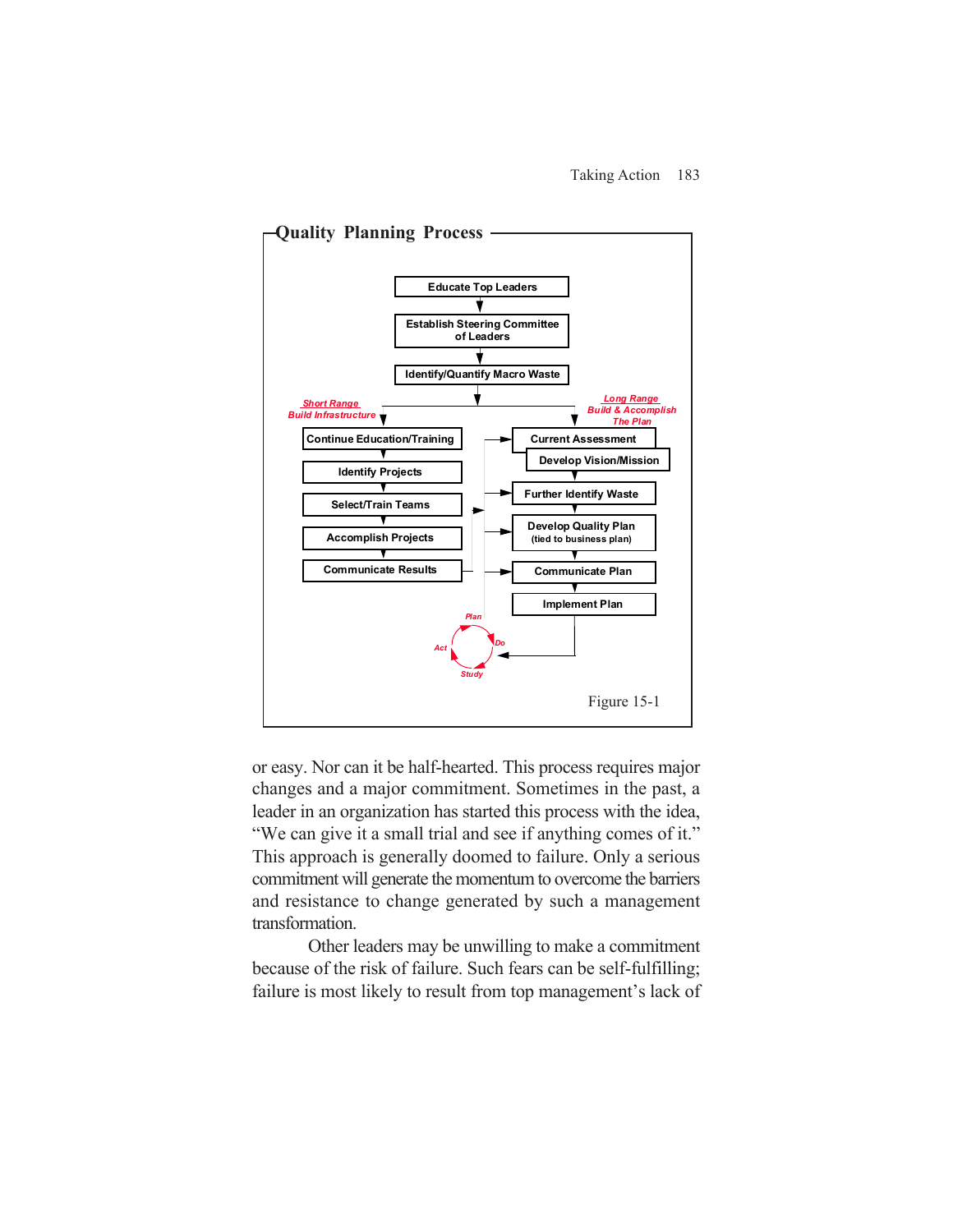# CHAPTER 16 **QUESTIONS THAT SPUR PROCESS IMPROVEMENT**

"They don't know what to look for. They don't even know what questions to ask." When Dr. Deming made this statement about U.S. executives visiting Japanese companies, people reacted defensively. But Dr. Deming was not implying that asking appropriate questions is easy. Asking the right questions is difficult and must be preceded by a lot of work and thought to understand thoroughly what you are questioning.

It is a critical skill for managing in the new way. Continuous improvement requires change, and much of that change is initiated by asking the right questions about the way things are being done now. The right questions increase the alternatives for attacking problems and opportunities. They force people to examine new directions and get the creative juices flowing. The right question can sometimes make a dramatic improvement in the way an organization works. For these reasons, it is important to examine the process of questioning the status quo.

To ask the right questions, first you need a thorough knowledge of the work and work processes. As Edison said, genius is 99% perspiration and only 1% inspiration. To ask a perceptive question, you must first perceive what is happening in the work process. Walking around and observing is fine but often not enough. You must be willing to put forth the effort to learn in some detail what is happening to be able to see how things might be done differently.

The second requirement is perception, understanding or insight that goes beyond merely seeing something. Some people are naturally more perceptive than others, but they have